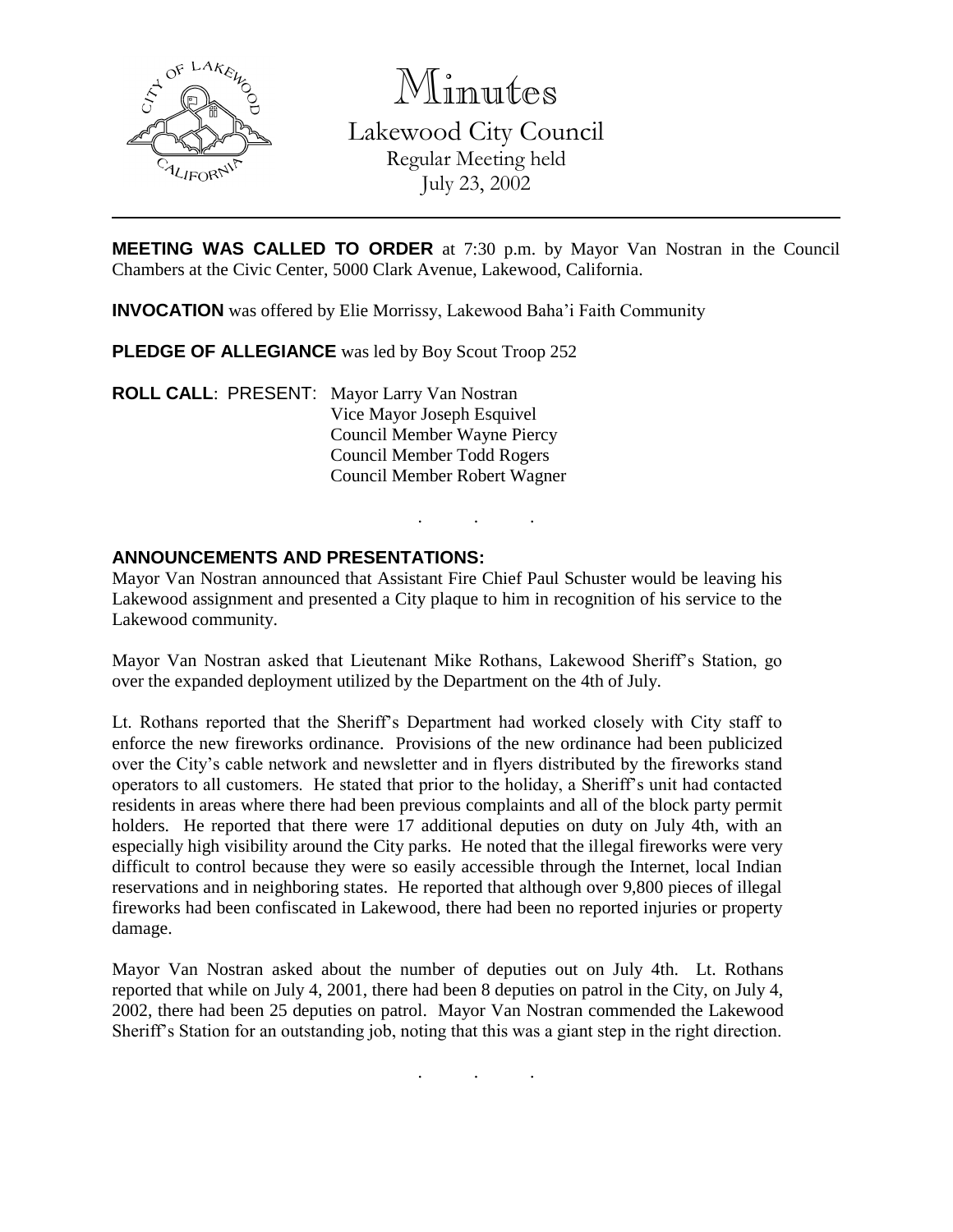City Council Minutes July 23, 2002 Page 2

### **ROUTINE ITEMS:**

COUNCIL MEMBER WAGNER MOVED AND COUNCIL MEMBER PIERCY SECONDED TO APPROVE ROUTINE ITEMS 1 THROUGH 10.

- RI-1 Approval of Personnel Transactions
- RI-2 Approval of Registers of Demands dated July 3, and July 11, 2002
- RI-3 RESOLUTION NO. 2002-51; A RESOLUTION OF THE CITY COUNCIL OF THE CITY OF LAKEWOOD PROHIBITING THE PARKING OR STANDING OF VEHICLES BETWEEN 7 A.M. AND 12 P.M. ON MONDAY OF EACH WEEK FOR STREET SWEEPING PURPOSES ON BOTH SIDES OF DEL HOLLOW STREET BETWEEN ELDERHALL AVENUE AND MEADOW WOOD AVENUE

RESOLUTION NO. 2002-52; A RESOLUTION OF THE CITY COUNCIL OF THE CITY OF LAKEWOOD PROHIBITING THE PARKING OR STANDING OF VEHICLES BETWEEN 10 A.M. AND 3 P.M. ON THURSDAY OF EACH WEEK FOR STREET SWEEPING PURPOSES ON BOTH SIDES OF WOODRUFF EAST SERVICE ROAD BETWEEN REVA STREET AND THE SOUTHERLY CUL-DE-SAC

RI-4 RESOLUTION NO. 2002-53; A RESOLUTION OF THE CITY COUNCIL OF THE CITY OF LAKEWOOD AUTHORIZING THE DESTRUCTION OF CERTAIN PUBLIC RECORDS OF THE DEPARTMENT OF ADMINISTRATION MORE THAN TWO YEARS OLD

RESOLUTION NO. 2002-54; A RESOLUTION OF THE CITY COUNCIL OF THE CITY OF LAKEWOOD AUTHORIZING THE DESTRUCTION OF CERTAIN PUBLIC RECORDS OF THE DEPARTMENT OF ADMINISTRATION MORE THAN TWO YEARS OLD

RESOLUTION NO. 2002-55; A RESOLUTION OF THE CITY COUNCIL OF THE CITY OF LAKEWOOD AUTHORIZING THE DESTRUCTION OF CERTAIN PUBLIC RECORDS OF THE DEPARTMENT OF CITY CLERK MORE THAN TWO YEARS OLD

RESOLUTION NO. 2002-56; A RESOLUTION OF THE CITY COUNCIL OF THE CITY OF LAKEWOOD AUTHORIZING THE DESTRUCTION OF CERTAIN PUBLIC RECORDS OF THE DEPARTMENT OF COMMUNITY DEVELOPMENT MORE THAN THREE YEARS OLD

RESOLUTION NO. 2002-57; A RESOLUTION OF THE CITY COUNCIL OF THE CITY OF LAKEWOOD AUTHORIZING THE DESTRUCTION OF CERTAIN PUBLIC RECORDS OF THE DEPARTMENT OF FINANCE MORE THAN TWO YEARS OLD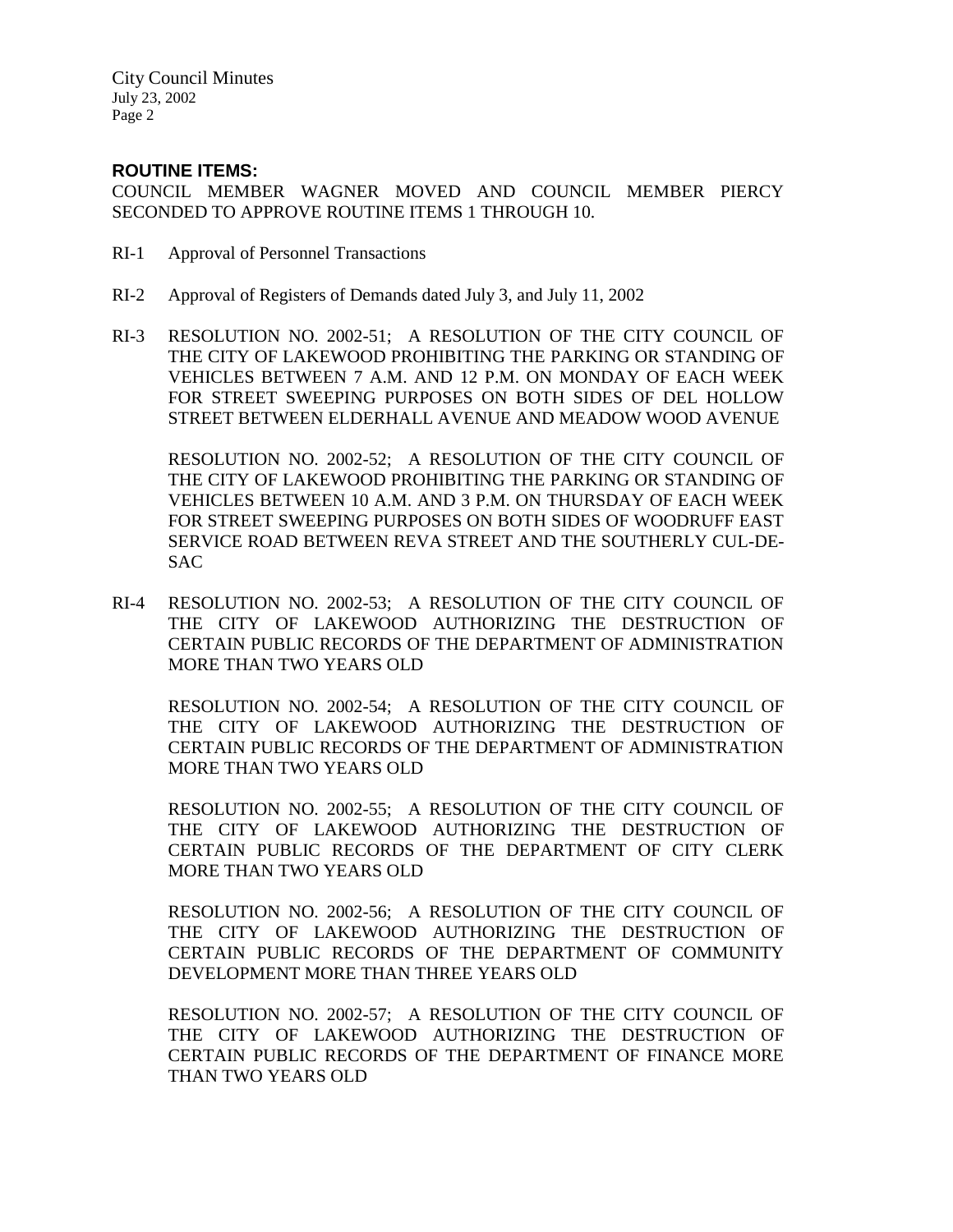City Council Minutes July 23, 2002 Page 3

#### **ROUTINE ITEMS:** Continued

RESOLUTION NO. 2002-58; A RESOLUTION OF THE CITY COUNCIL OF THE CITY OF LAKEWOOD AUTHORIZING THE DESTRUCTION OF CERTAIN PUBLIC RECORDS OF THE DEPARTMENT OF PERSONNEL MORE THAN TWO YEARS OLD

RESOLUTION NO. 2002-59; A RESOLUTION OF THE CITY COUNCIL OF THE CITY OF LAKEWOOD AUTHORIZING THE DESTRUCTION OF CERTAIN PUBLIC RECORDS OF THE DEPARTMENT OF RECREATION AND COMMUNITY SERVICES MORE THAN TWO YEARS OLD

- RI-5 Approval of Monthly Report of Investment Transactions
- RI-6 Approval of Quarterly Schedule of Investments
- RI-7 Acceptance of Notice of Completion for Public Works Project No. 02-4; City Cable TV-HVAC Modernization; Barr Engineering, Inc.
- RI-8 RESOLUTION NO. 2002-60; A RESOLUTION OF THE CITY COUNCIL OF THE CITY OF LAKEWOOD AMENDING RESOLUTION NO. 92-36 PERTAINING TO THE LOW-INCOME EXEMPTION OF THE UTILITY USERS TAX
- RI-9 RESOLUTION NO. 2002-61; A RESOLUTION OF THE CITY COUNCIL OF THE CITY OF LAKEWOOD ESTABLISHING A "THREE MINUTE PASSENGER LOADING, MONDAY TO FRIDAY, 7 A.M. TO 4 P.M." ZONE ON THE EAST SIDE OF HACKETT AVENUE WITHIN THE CITY OF LAKEWOOD
- RI-10 Acceptance of Notice of Completion for Public Works Project No. 01-7, Traffic Signal Left Turn Phasing - Clark & South, L.A. Signal

UPON ROLL CALL VOTE, THE MOTION WAS APPROVED:

AYES: COUNCIL MEMBERS: Rogers, Esquivel, Piercy, Wagner and Van Nostran NAYS: COUNCIL MEMBERS: None

## **1.1 • REPORT OF DELINQUENT FEES FOR GARBAGE, WASTE AND REFUSE COLLECTION AND DISPOSAL**

. . .

Larry Schroeder, Director of Finance, gave a brief oral presentation based on the memorandum contained in the agenda packet and stated that pursuant to Section 3500 of the Lakewood Municipal Code, the City Council had adopted a resolution in May directing the preparation of a Report of Delinquent Fees as of May 31, 2002. He stated that 316 notices had been mailed and although some payments had been made, at the close of the day's business, 240 accounts remained unpaid. He concluded by recommending the City Council adopt Resolution No. 2002-62.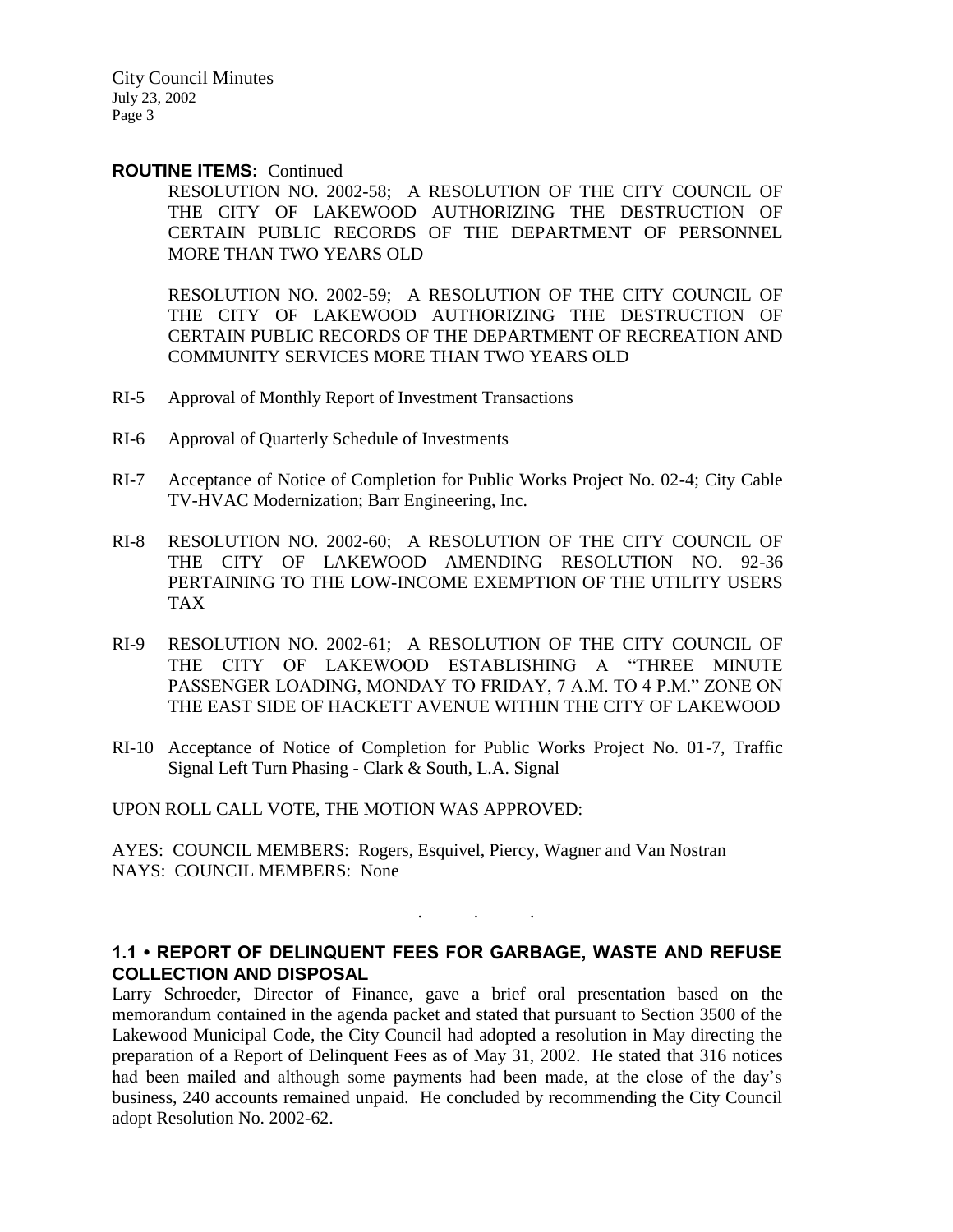## **1.1 • REPORT OF DELINQUENT FEES FOR GARBAGE, WASTE AND REFUSE COLLECTION AND DISPOSAL** - Continued

RESOLUTION NO. 2002-62; A RESOLUTION OF THE CITY COUNCIL OF THE CITY OF LAKEWOOD CONFIRMING THE REPORT OF DELINQUENT FEES AND CHARGES FOR GARBAGE, WASTE, AND REFUSE COLLECTION AND DISPOSAL WITHIN THE CITY OF LAKEWOOD, COUNTY OF LOS ANGELES, STATE OF CALIFORNIA, MAY 31, 2002

Mayor Van Nostran opened the public hearing at 7:46 p.m. and called for anyone in the audience wishing to address the City Council on this matter. There was no response.

COUNCIL MEMBER PIERCY MOVED AND COUNCIL MEMBER ROGERS SECONDED TO CLOSE THE PUBLIC HEARING AND ADOPT RESOLUTION NO. 2002-62. UPON ROLL CALL VOTE, THE MOTION WAS APPROVED:

AYES: COUNCIL MEMBERS: Rogers, Esquivel, Piercy, Wagner and Van Nostran NAYS: COUNCIL MEMBERS: None

# **3.1 • COOPERATIVE AGREEMENT WITH GATEWAY CITIES COUNCIL OF GOVERNMENTS FOR THE TRUCK IMPACTED INTERSECTION PROJECT**

. . .

Lisa Rapp, Director of Public Works, gave a brief oral presentation based on the memorandum contained in the agenda packet and reported that the Gateway Cities Council of Governments (COG) had contracted for a study to look at the truck-related impacts on intersections throughout the Gateway COG area. As a result of the study, two intersections in Lakewood had been identified where mitigation measures would improve traffic flow. The intersection of South Street and Bellflower Boulevard would receive protected left-turn phasing for the east/west approaches, and the intersection of South Street and Woodruff Avenue would be fitted with new five-section signal heads and video detection cameras to replace existing traffic loops. The project would be managed by the Los Angeles County Department of Public Works and funded through the Metropolitan Transportation Authority, with a ten percent funding match by the City, in the amount of \$11,719. It was the recommendation of staff that the City Council adopt Resolution No. 2002-63, authorizing the Mayor to execute an agreement with the Gateway Cities Council of Governments, in a form approved by the City Attorney.

RESOLUTION NO. 2002-63; A RESOLUTION OF THE CITY COUNCIL OF THE CITY OF LAKEWOOD AUTHORIZING EXECUTION OF A COOPERATIVE AGREEMENT WITH THE GATEWAY CITIES COUNCIL OF GOVERNMENTS, A CALIFORNIA JOINT POWERS AUTHORITY, FOR WORK ON TRUCK IMPACTED INTERSECTIONS AND TO PROVIDE THE CITY'S 10% COST SHARE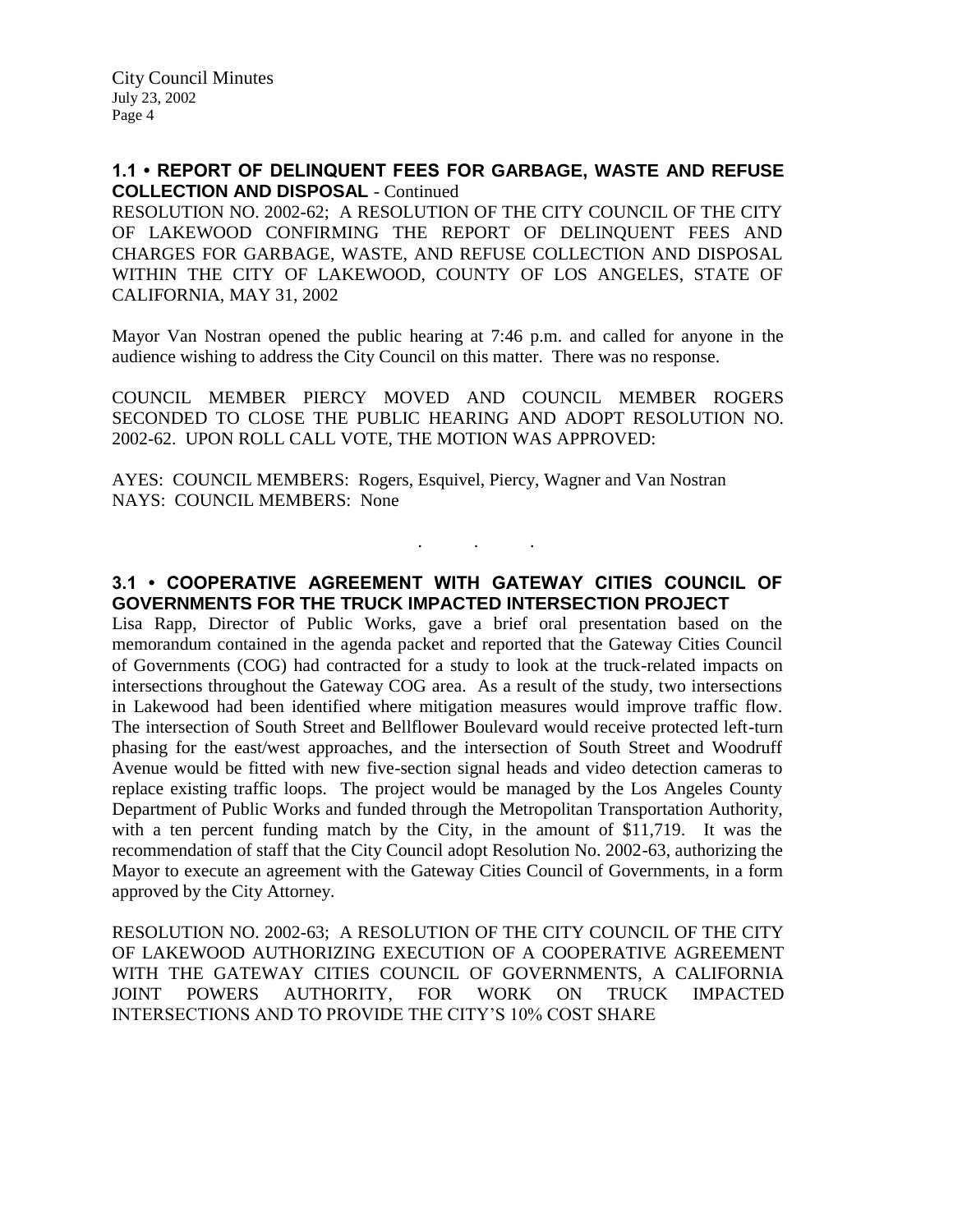# **3.1 • COOPERATIVE AGREEMENT WITH GATEWAY CITIES COG FOR THE TRUCK IMPACTED INTERSECTION PROJECT** - Continued

Ms. Rapp clarified for Council that the video detection cameras were for triggering the leftturn arrows when a vehicle is waiting in the left-turn pocket and would replace the traffic loop system buried under the pavement which triggered the signals by weight. She stated that residents should not confuse them with cameras used in other areas to identify vehicles failing to stop for red lights.

COUNCIL MEMBER ROGERS MOVED AND VICE MAYOR ESQUIVEL SECONDED TO ADOPT RESOLUTION NO. 2002-63. UPON ROLL CALL VOTE, THE MOTION WAS APPROVED:

AYES: COUNCIL MEMBERS: Rogers, Esquivel, Piercy, Wagner and Van Nostran NAYS: COUNCIL MEMBERS: None

# **3.2 • AGREEMENT WITH MANAGEMENT, ANALYSIS, AND PLANNING (MAP), INC. FOR SCHOOL DISTRICT CONSULTANT SERVICES**

. . .

Deputy City Manager Sandi Ruyle gave a brief oral presentation based on the memorandum contained in the agenda packet and reported three proposals had been received for school district consultant services and had been reviewed by the School District Formation Ad Hoc Committee. The Committee had found Management, Analysis, and Planning, Inc. (MAP) to have the most responsive proposal. The MAP proposal included an initial evaluation of the current educational delivery system which could be used as a basis for recommendations for strategies to achieve unification of the schools in Lakewood as well as improvements to the current educational delivery system. She briefly outlined the five steps to be completed and the qualifications of the MAP staff. It was the recommendation of the Committee that the City Council enter into an agreement Management, Analysis, and Planning, Inc. for school consulting services; appropriate \$139,000 for the service agreement; authorize the City Manager to approve necessary enhancements to the scope of services in an amount not to exceed \$25,000; and authorize the execution of an agreement as prepared by the City Attorney.

Mark Smith, Joel Barton and Jeanine McManigal-Ball, Long Beach, spoke in favor of hiring the consultant.

Jerry Cleveland urged the City Council not to spend any money on a consultant and pursue a joint Lakewood/Bellflower District instead.

Del Dake stated he was a retired teacher and his children had attended schools in the Long Beach Unified District and he felt they had been well served.

Council Member Rogers thanked everyone for their comments. He stated that having previously met with Mr. Cleveland, he had a good idea of what was involved with the Bellflower Unified proposal. He noted, however, that seventy percent of the people in Lakewood had expressed support for the formation of a Lakewood district, not to just be part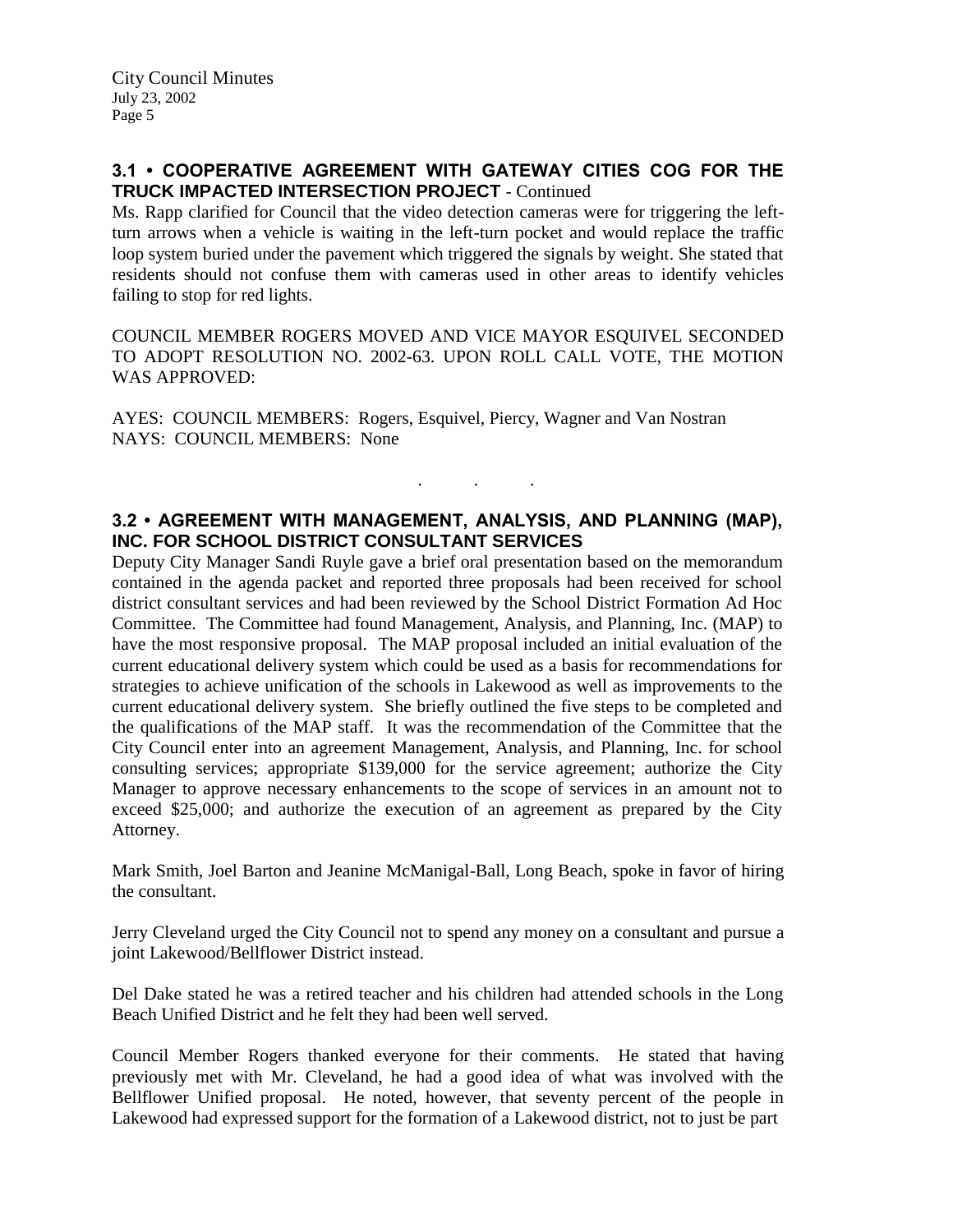## **3.2 • AGREEMENT WITH MANAGEMENT, ANALYSIS, AND PLANNING (MAP), INC. FOR SCHOOL DISTRICT CONSULTANT SERVICES** - Continued

of an existing district. He stated that the study was necessary to explore the feasibility of a Lakewood district, and if it was determined not to be feasible, to explore other options. He stated he felt the cost was a small price to pay in order to acquire a definitive study that would provide a clear picture of how to improve the educational system in Lakewood. He concluded by stating that an adversarial process was not wanted by anyone and that he hoped the outcome of the study would provide a win-win situation for all involved.

Council Member Piercy stated it was time to move ahead on this issue and that he felt the material provided by MAP showed exactly the type of philosophy and approach that should have been used from the beginning. He further stated that the analysis to determine the actual quality of the present educational delivery system would let us know where we actually stand and would offer the opportunity to de-politicize the process. He stated that what was really needed at this point was actual data, not just more talking. He expressed his total support for retaining the consultant.

Council Member Wagner stated that he was not precluding any options at this point, but that he felt the study would provide a good basis for what options existed. He stated it was important that the study be done in a professional manner and a cooperative relationship be established and maintained with the school districts. He noted that while Long Beach Unified may have once provided a good education to Lakewood residents, he did not feel that was the case any more.

Vice Mayor Esquivel stated he supported the statements of his colleagues and stressed that the people of Lakewood have mandated that they want their own district. He stated that it was a good proposal and agreed that the study would provide an opportunity to take politics out of the process. He concluded by stating he would support staff's recommendation.

COUNCIL MEMBER ROGERS MOVED AND VICE MAYOR ESQUIVEL SECONDED TO APPROVE STAFF'S RECOMMENDATION. UPON ROLL CALL VOTE, THE MOTION WAS APPROVED:

AYES: COUNCIL MEMBERS: Rogers, Esquivel, Piercy, Wagner and Van Nostran NAYS: COUNCIL MEMBERS: None

MAYOR VAN NOSTRAN MOVED AND COUNCIL MEMBER PIERCY SECONDED TO HAVE THE CONSULTANT REPORT ON PROGRESS, IN WRITING, TO THE CITY COUNCIL AT LEAST ONCE A MONTH.

Council Member Piercy stated that it was important for the entire City Council to be involved, be cooperative and stay informed.

Gerald Hayward, MAP, stated his firm would be happy to provide reports on their progress on a monthly basis.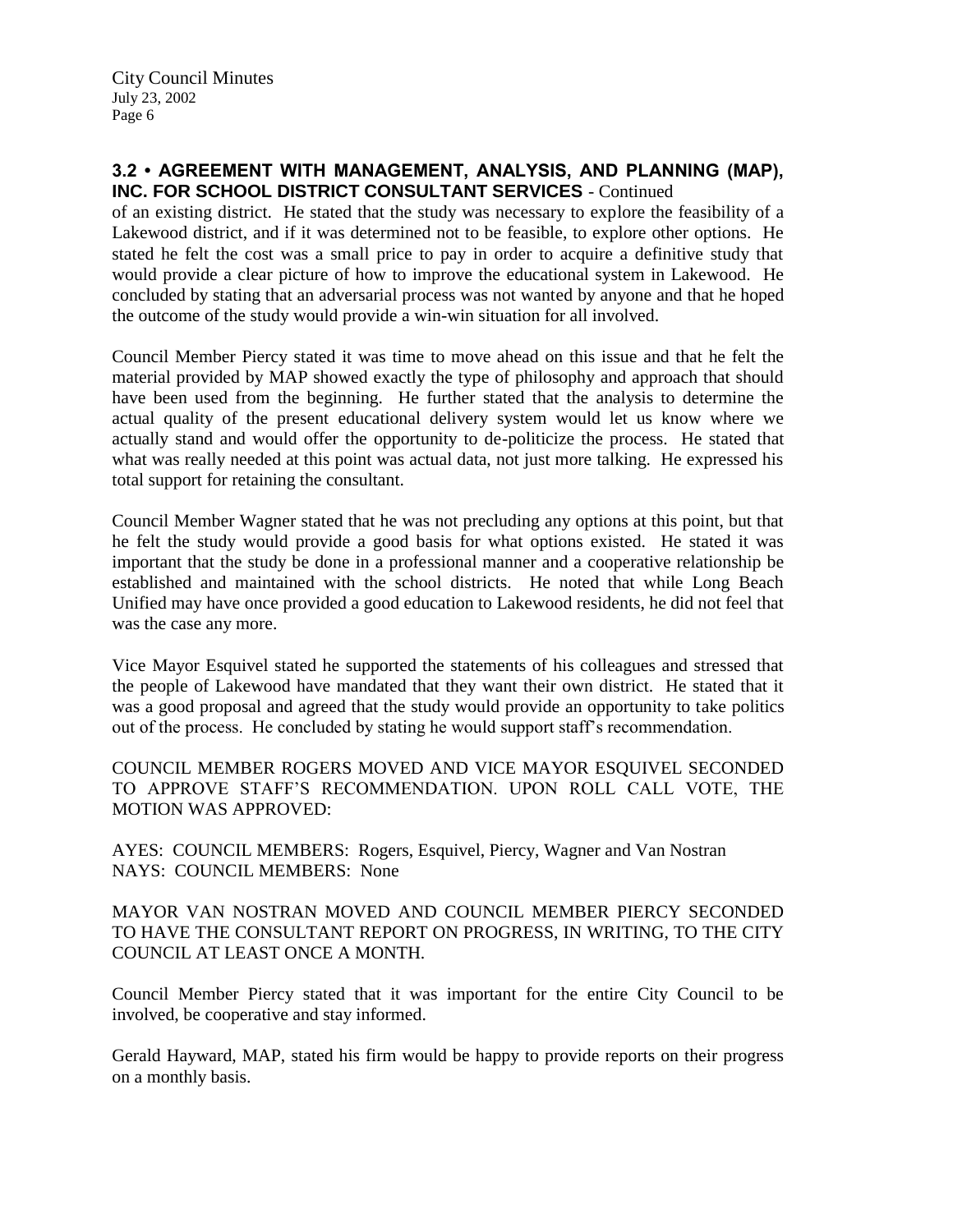## **3.2 • AGREEMENT WITH MANAGEMENT, ANALYSIS, AND PLANNING (MAP), INC. FOR SCHOOL DISTRICT CONSULTANT SERVICES** - Continued UPON ROLL CALL VOTE, THE MOTION WAS APPROVED:

AYES: COUNCIL MEMBERS: Rogers, Esquivel, Piercy, Wagner and Van Nostran NAYS: COUNCIL MEMBERS: None

## **3.3 • AMENDMENT TO AGREEMENT WITH MEYER AND ASSOCIATES FOR ENGINEERING SERVICES TO DESIGN LANDSCAPE FOR PIONEER BOULEVARD MEDIAN**

. . .

The Director of Public Works gave a brief oral presentation based on the memorandum contained in the agenda packet and reported one of the planned capital improvement projects for the year was for landscaping the median on Del Amo Boulevard between Palo Verde Avenue and the San Gabriel River. She stated that because a major street rehabilitation project was planned on Pioneer Boulevard from Carson Street to Del Amo Boulevard, it would be opportune to complete landscaping of that median first. It was the recommendation of staff that the City Council amend an existing agreement with Meyer and Associates for the design of landscape for the Pioneer Boulevard median; and approve substitution of the Pioneer Median Landscape project in place of the Del Amo project budgeted for FY 2002- 03.

Mayor Van Nostran stated that portion of Del Amo Boulevard was a gateway into the City from the east and that he would really like to see that landscaping project completed as well. He quizzed the Finance Director about whether there were sufficient funds available to complete both projects in this fiscal year. Mr. Schroeder responded that there were funds available.

MAYOR VAN NOSTRAN MOVED AND COUNCIL MEMBER PIERCY SECONDED TO APPROPRIATE FUNDING IN THE AMOUNT OF \$31,750 FOR THE DESIGN OF THE DEL AMO BOULEVARD PROJECT AND TO BRING AN ESTIMATE FOR THE DESIGN OF PIONEER BOULEVARD PROJECT BACK TO THE CITY COUNCIL.

Council Member Piercy determined from the Public Works Director that staff would work with the landscape architect to provide a cost estimate for both projects and that cost savings might be realized by bidding both projects together.

Responding to a question from Mayor Van Nostran, Ms. Rapp reported that the projects could be scheduled so that they were completed prior to the holiday season.

UPON ROLL CALL VOTE, THE MOTION WAS APPROVED:

AYES: COUNCIL MEMBERS: Rogers, Esquivel, Piercy, Wagner and Van Nostran NAYS: COUNCIL MEMBERS: None

. . .